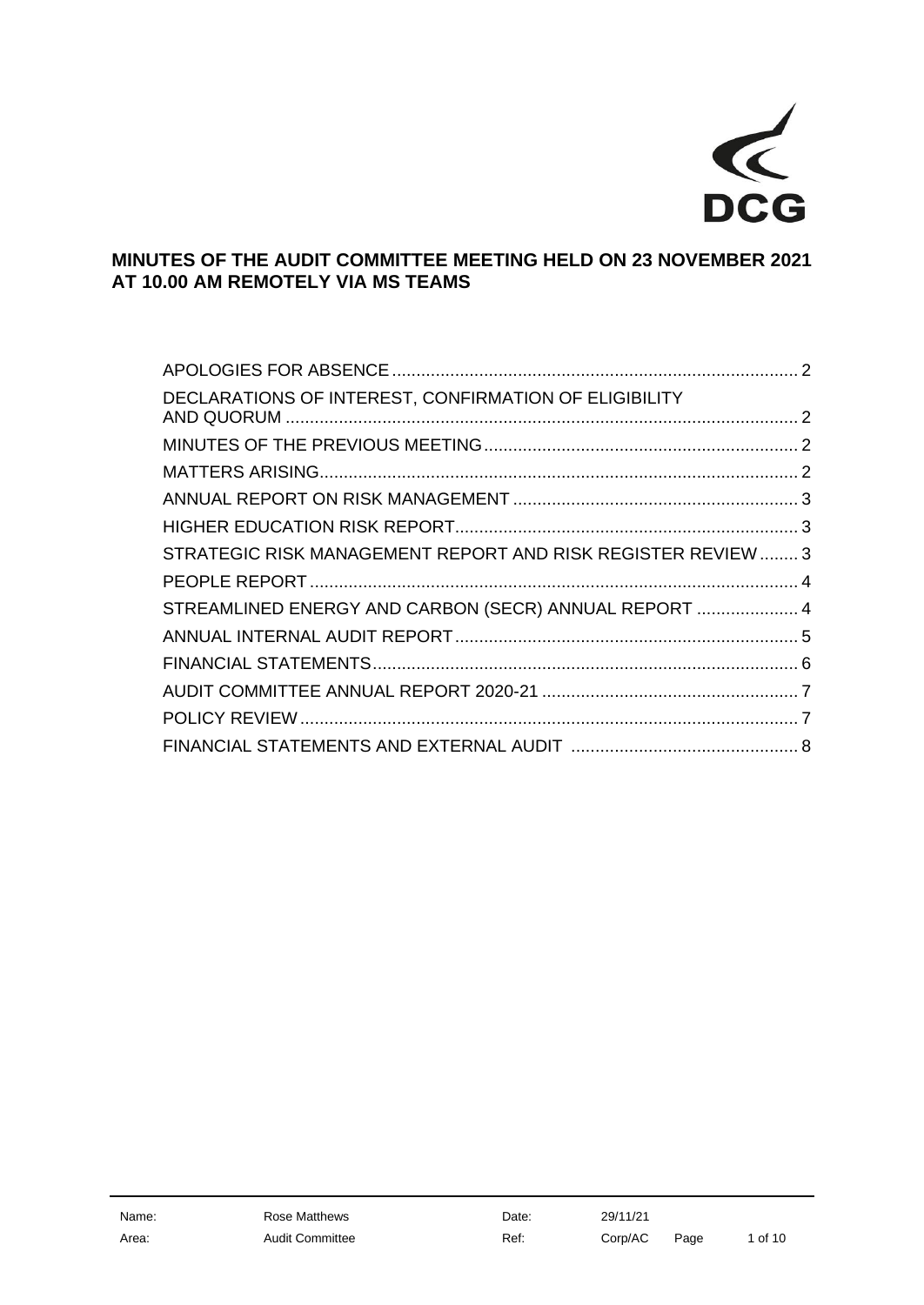

# **MINUTES OF THE AUDIT COMMITTEE MEETING HELD ON 23 NOVEMBER 2021 AT 10.00 AM IN REMOTELY VIA MS TEAMS**

Present: Kevin Slack (Chair), Hazel Clint, Mike Kapur, Rosslyn Green

In attendance: Iain Baldwin (Estates Director) 34*/21-22*  Bernadette Doyle (Executive HR Director) 33*/21-22*  Richard Eaton (CFO) Michael Ford (Corporate Services) Roberta Hall (Interim Head of HE) 31*/21-22* Kate Martin (Deputy Principal) – 31*/21-22* Heather Simcox (Deputy CEO) Heather Withington (OFS Compliance and Policy Officer) 31*/21-22*  Jonathan Creed (ICCA – Internal Auditors) Sam Lifford (BDO – External Auditors) Hamid Ghafoor (BDO – External Auditors) Karen Boriwondo (BDO – External Auditors)

Rose Matthews (Clerk)

Prior to commencing formal business, Governors met in private with the representatives from ICCA and BDO.

<span id="page-1-3"></span><span id="page-1-2"></span><span id="page-1-1"></span><span id="page-1-0"></span>

| <b>PART ONE - GENERAL MINUTES</b> |                                                                                                                                        |          | <b>Action</b> | <b>Date</b> |
|-----------------------------------|----------------------------------------------------------------------------------------------------------------------------------------|----------|---------------|-------------|
| 26/21-22                          | <b>APOLOGIES FOR ABSENCE</b>                                                                                                           |          |               |             |
|                                   | There were no apologies for absence.                                                                                                   |          |               |             |
| 27/21-22                          | DECLARATIONS OF INTEREST, CONFIRMATION OF<br><b>ELIGIBILITY AND QUORUM</b>                                                             |          |               |             |
|                                   | All members were eligible and the meeting was<br>confirmed to be quorate.                                                              |          |               |             |
|                                   | There were no new declarations.                                                                                                        |          |               |             |
| 28/21-22                          | <b>MINUTES OF THE PREVIOUS MEETING</b>                                                                                                 |          |               |             |
|                                   | <b>RESOLVED:</b> The minutes of the meeting held on<br>21 September 2021 were formally approved.                                       |          |               |             |
| 29/21-22                          | <b>MATTERS ARISING</b>                                                                                                                 |          |               |             |
| $01/21 - 22$                      | Mike Kapur's term had been extended until the end of<br>December 2021.                                                                 |          |               |             |
| $07/21 - 22$                      | The Chair had raised the mock funding audit and lack of<br>assurance with regard to the reconciliation statements<br>with Corporation. |          |               |             |
| Name:                             | Rose Matthews<br>Date:                                                                                                                 | 29/11/21 |               |             |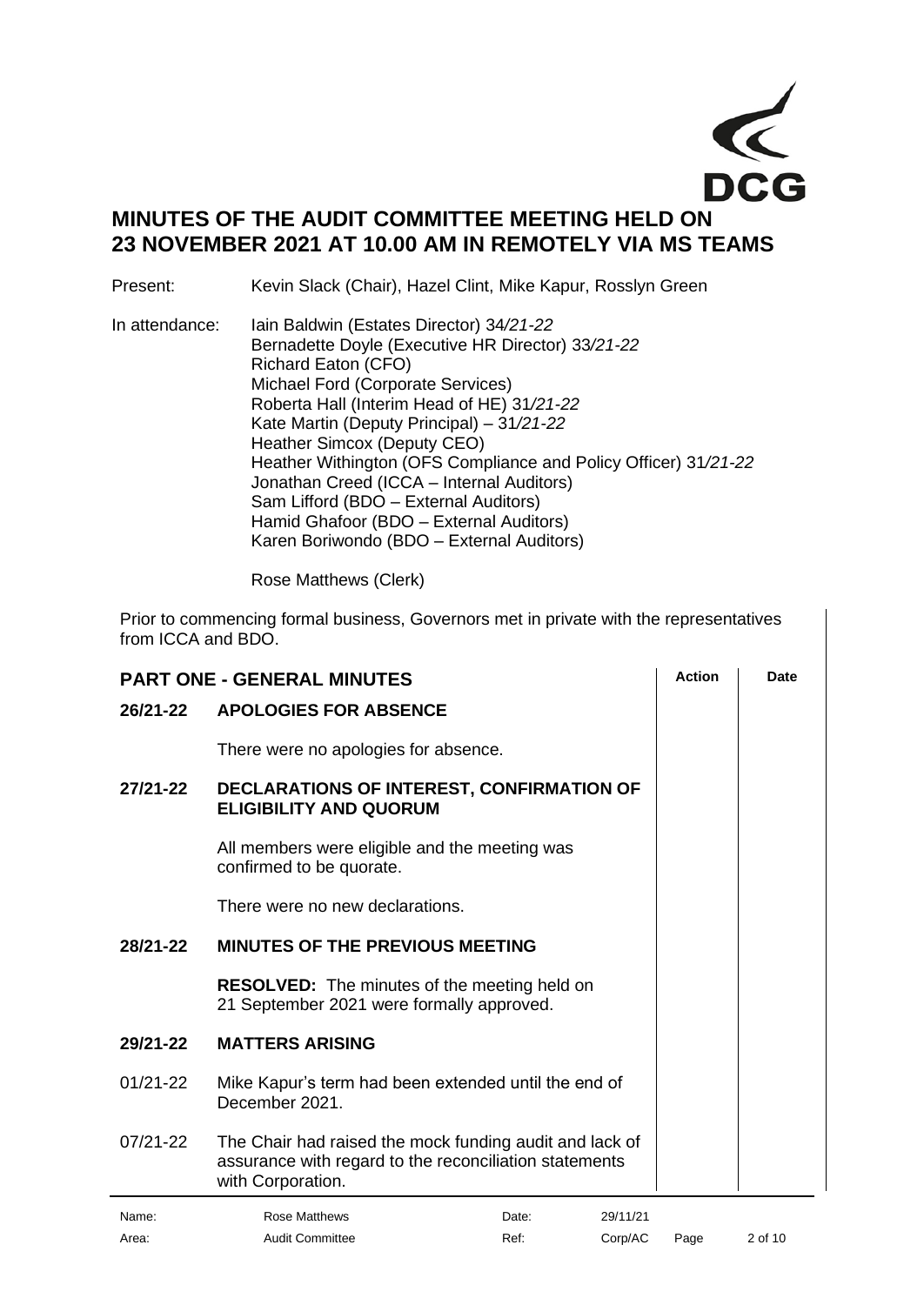The Executive Director of HR had joined the meeting to report on the new HR system.

12/21-22 Michael Ford had reviewed the risk register and would present later in the meeting.

#### **30/21-22 ANNUAL REPORT ON RISK MANAGEMENT**

<span id="page-2-0"></span>The Annual Report on Risk Management was shared. It was noted this covered the activity in 2020-21.

It provided an overview of key risks, along with key actions identified for 2021-22 which fed into the Internal Auditors Annual Report.

#### **31/21-22 HIGHER EDUCATION RISK REPORT**

<span id="page-2-1"></span>Roberta Hall, Interim Head of HE and Heather Withington, OFS Compliance and Policy Officer, joined the meeting to present their report on higher education risk.

There were no red risks identified, and four risks had been drawn out for focus, these related to OFS compliance, access and participation and sustainability and performance.

It was noted that due to good recruitment in professional construction and engineering at enrolment, this action had been mitigated down.

The Deputy Principal, Interim Head of HE and OFS Compliance and Policy Officer left the meeting.

#### **32/21-22 STRATEGIC RISK MANAGEMENT REPORT AND RISK REGISTER REVIEW**

<span id="page-2-2"></span>In light of feedback from the last meeting the Risk Register had undergone a significant revision with focus on risks that were likely to destabilise the organisation.

Consideration had been given to the wider sector, employer engagement, changes with the White Paper and wider government policy.

The review was to ensure mitigations showed what the organisation were doing to address the risks. A column had been added to monitor KPIs against each risk.

It was hoped to have a risk framework in place by January.

Michael had also met with Mike Kapur outside of the meeting to discuss in further detail.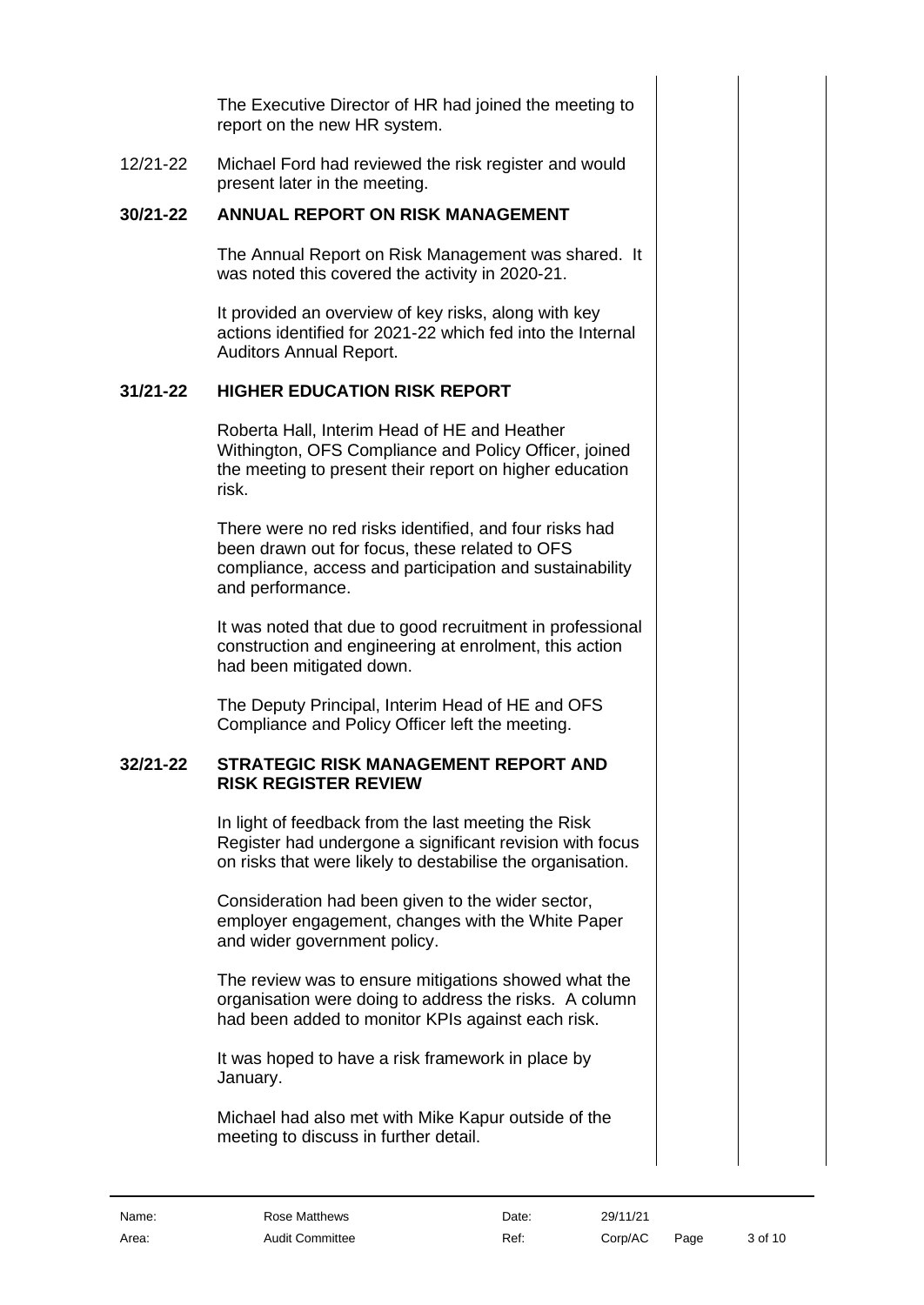Hazel Clint pointed the Register only looked at likelihood and not severity and asked if both needed to be included in the review. It was explained that likelihood and impact were assessed at the start and also upon conclusion. However, these were not included due to a previous request to remove by the Committee.

The Committee discussed the implications around this and discussed if the Group had a disaster recovery plan in place. The Group had a Business Continuity Plan. It was agreed to maintain simplicity and add an assurance statement to the KPI column.

Due to the increased threat level, updated Prevent training had been delivered to the Leadership Team by the DFE Co-ordinator and the Run, Hide Tell training was being rolled out, along with a number of tutorials to students. It was noted a Prevent Risk Register was in place.

#### **33/21-22 PEOPLE REPORT**

<span id="page-3-0"></span>The Executive HR Director joined the meeting following discussions at the previous meeting in relation to the audit of HR and Payroll.

The actions from the audit had been superseded with I-Trent and the aims and recommendations continued to the new system, Select.

The other action related to reviewing the roles of the I-Trent user profiles to ensure users only had access to the elements they needed to perform their duties. This remained the same for the new system.

<span id="page-3-1"></span>Members were satisfied with the response and the Executive HR Director left the meeting.

#### **34/21-22 STREAMLINED ENERGY AND CARBON (SECR) ANNUAL REPORT**

The Director of Estates presented the SECR Annual Report which is required to be published by 31 March 2022.

Members were pleased to note due to the Salix works at Broomfield, coal consumption had reduced, which would show through in next year's reporting figures. The report covered vehicle and fleet management, alongside the upgrades in building fabric as part of the FE Data Conditions Survey.

Members questioned when the Salix works would be completed, which was March 2022.

The Chair asked what the future arrangements were with regards to e-vehicles and charging points. Whilst the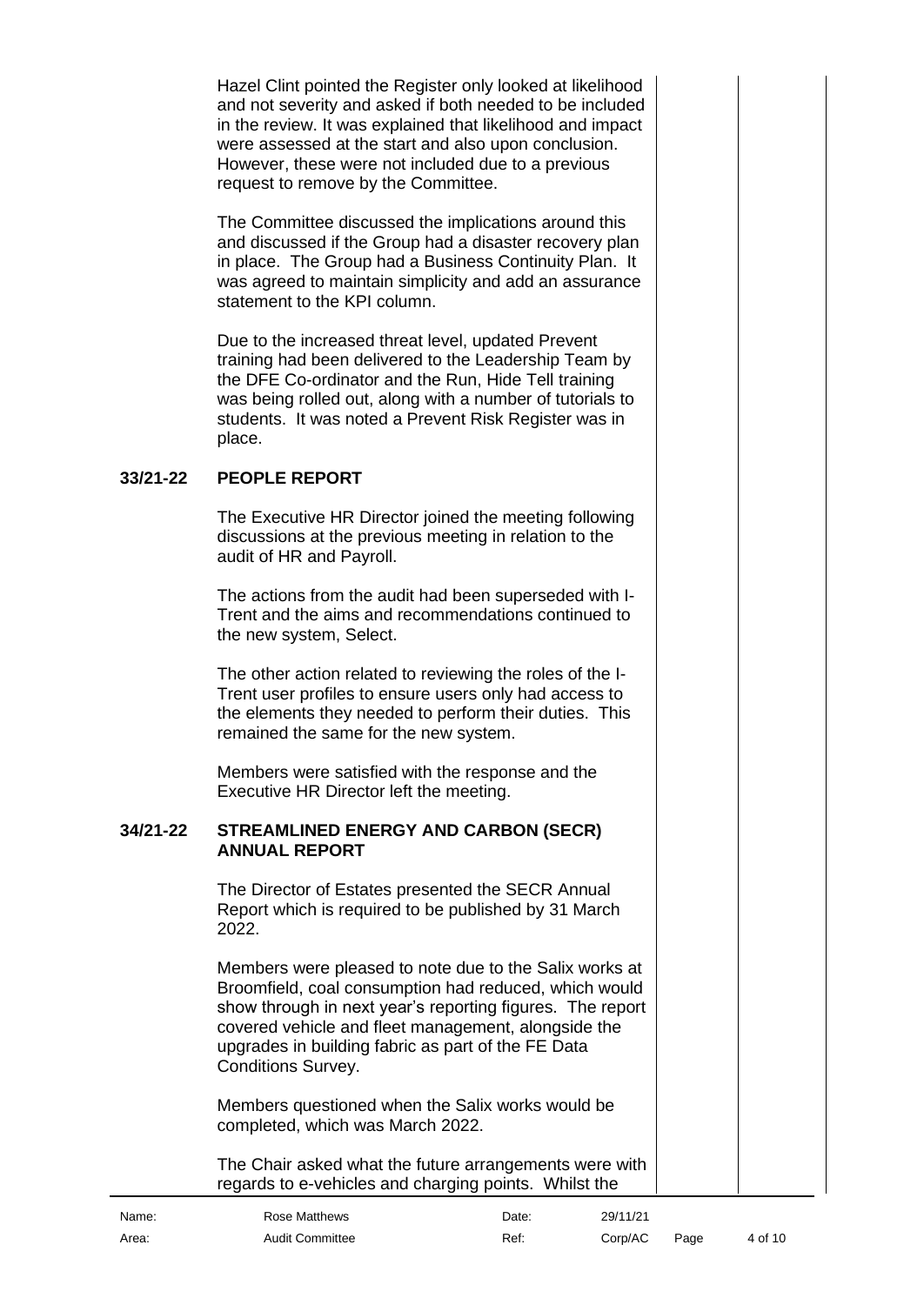College were conscious of the initiative to reduce carbon, the current leasing arrangements did not extend to hiring electric vehicles due a significant cost differential. EV charge points also brought about a number of issues, including reducing existing parking spaces to accommodate EVs, preferential parking for Evs to charge and extending charging arrangements.

Mike Kapur noted COP26 had recently taken place and asked if the Group needed a target. The Director said internal KPIs had been set - but were operational. Strategically they could be converted, but once the work at Broomfield had been completed the Group would be in a much better position.

Mike continued that if the Group could not reduce, it may have to look at offset measures. The Group were already part of the Derbyshire Plant 1m trees and involved in the Queen's Canopy.

The organisation was actively engaged with the local authority who had their own challenging target and this could lead to some optimising from their thinking and a potential opportunity to access further funding.

The Director of Estates left the meeting.

## **35/21-22 ANNUAL INTERNAL AUDIT REPORT**

<span id="page-4-0"></span>Jonathan Creed, of Internal Auditors, ICCA presented the Annual Internal Audit Report, which summarised the internal audit work undertaken over the year.

Based on the work undertaken and management implementation of the previous audit recommendations, the internal auditors provided reasonable assurance the systems of internal control were operating adequately and effectively.

The Group's governance and risk management arrangements, or systems of internal control continued to operate adequately and effectively.

No high priority recommendations were raised, with five substantial assurance opinions issued.

No additional work had been undertaken and no conflicts of interest identified.

The Committee had approved 42 days to support the Audit plan with 38 days undertaken. The proposed Fraud Prevention, Detection and Intervention was not undertaken – this related to training which was curtailed due to Covid-19 and rolled forward to 2021-22.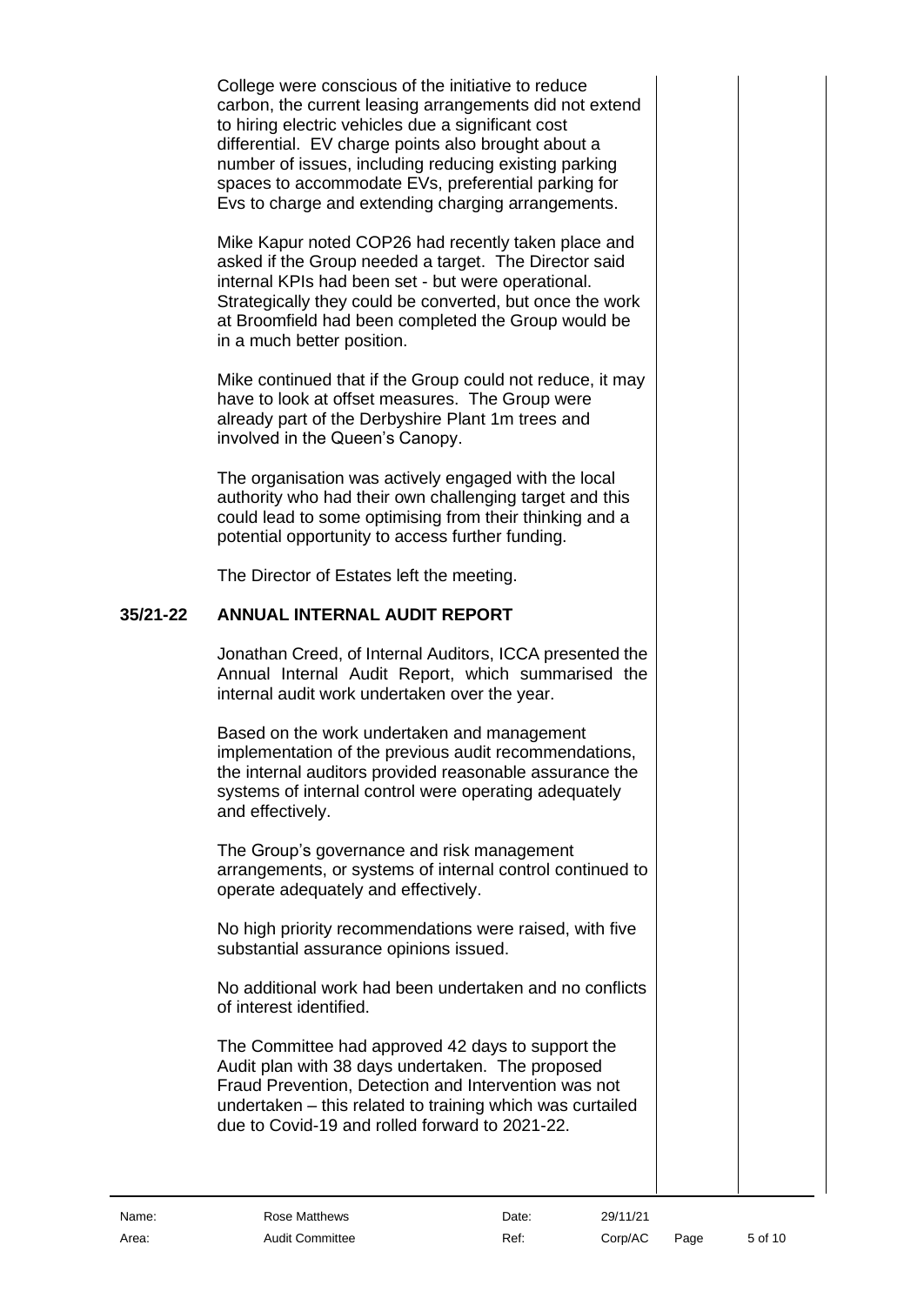<span id="page-5-0"></span>

|          | Mike Kapur asked if the Group were to design an internal<br>plan which provided substantial assurance, what would<br>that look like and cost.                                                                                                                                                                                                                                                                                                                                                                                                                             |           |          |
|----------|---------------------------------------------------------------------------------------------------------------------------------------------------------------------------------------------------------------------------------------------------------------------------------------------------------------------------------------------------------------------------------------------------------------------------------------------------------------------------------------------------------------------------------------------------------------------------|-----------|----------|
|          | Jonathan said the Group's plan was aligned with that of<br>the FE sector, which are quite low compared with public<br>services. A plan would be 3-4 times larger and he<br>questioned if that would provide value for money and<br>would put the Group out of kilter with the rest of the<br>sector. Jonathan agreed to give the question some<br>thought and discuss outside of the meeting with<br>management.                                                                                                                                                          | <b>JC</b> | 15/03/22 |
| 36/21-22 | <b>FINANCIAL STATEMENTS</b><br><b>DCG</b><br>$\bullet$<br><b>MACKWORTH BUSINESS SERVICES</b><br><b>DCG SERVICES LTD</b>                                                                                                                                                                                                                                                                                                                                                                                                                                                   |           |          |
|          | The CFO presented the draft Financial Statements for<br>discussion ahead of the External Auditor presentation.                                                                                                                                                                                                                                                                                                                                                                                                                                                            |           |          |
|          | The final decision from the ESFA on the clawback had not<br>yet been received. Detailed discussions had taken place<br>with the Auditors in relation to Lennartz which was nearing<br>its conclusion.                                                                                                                                                                                                                                                                                                                                                                     |           |          |
|          | Due to the AEB clawback, cashflow and operating activity<br>for 2020-21 looks good, however the CFO had raised with<br>the ESFA and the bank that, depending on the outcome<br>of the AEB business case, if funds earned in 2020-21<br>were paid back in 2021-22 this would impact the Group's<br>operating cashflow. The response to the business cases<br>was expected on 15 November, but this has been<br>Materially there would be no changes as<br>delayed.<br>everything has been based on the worst-case scenario of<br>all the cash being paid back to the ESFA. |           |          |
|          | Hamid Ghafoor, of External Auditors, BDO said that in<br>relation to the Lennartz provision, they agreed with<br>management that the provision should be released. In<br>terms of the AEB clawback, they were awaiting the<br>conclusion and would need to make an assessment with<br>management in terms of what provision should be<br>included and if it should remain as it is.                                                                                                                                                                                       |           |          |
|          | Other areas related to changes around verification of<br>income, more work was still required on funding and<br>learner records - which goes into far more detail than in<br>previous years. Further work was also required on<br>pensions, with both management and the auditors<br>awaiting the final report from the local authority.                                                                                                                                                                                                                                  |           |          |
|          |                                                                                                                                                                                                                                                                                                                                                                                                                                                                                                                                                                           |           |          |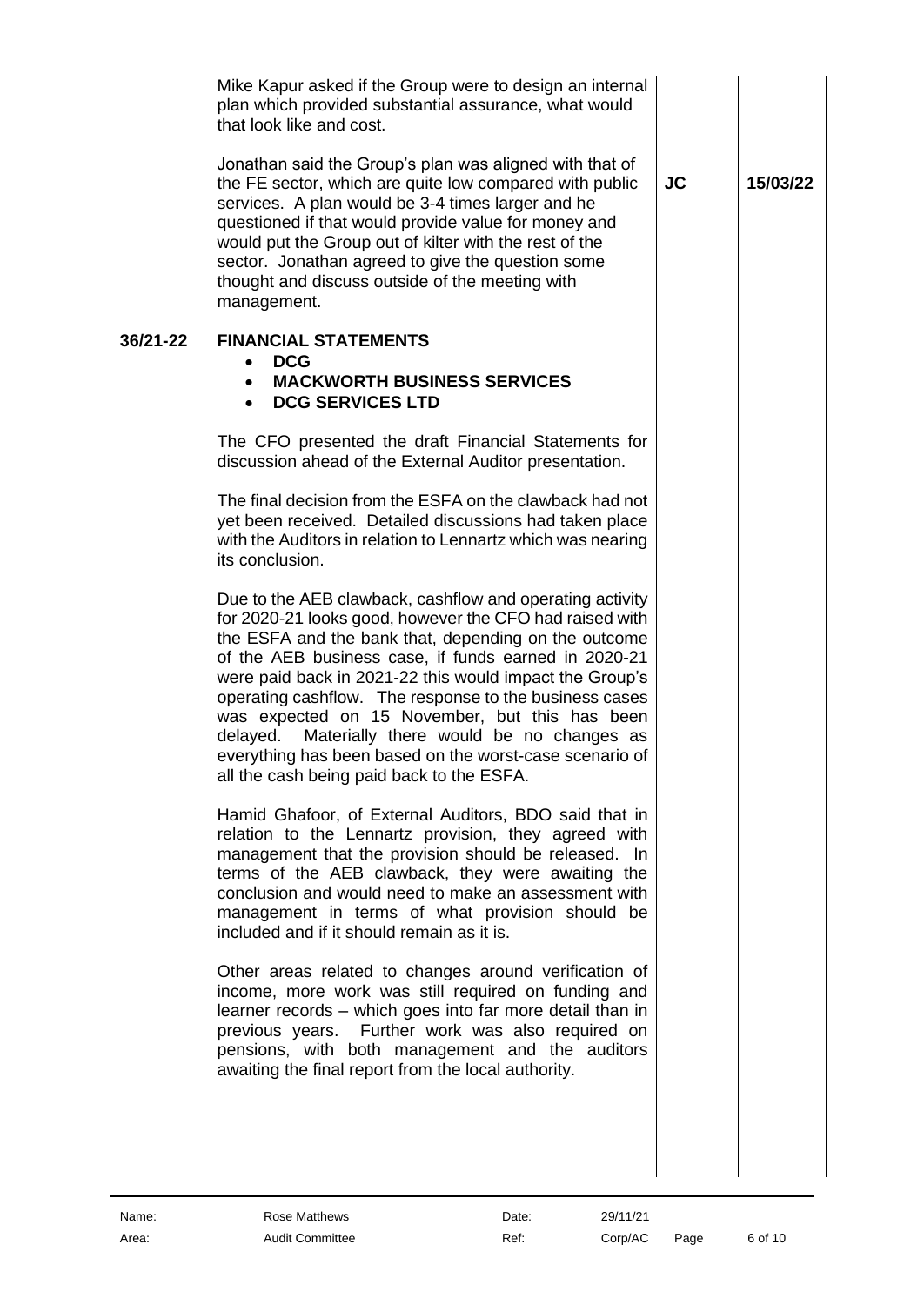<span id="page-6-1"></span><span id="page-6-0"></span>

| $37/21 - 22$ | <b>AUDIT COMMITTEE ANNUAL REPORT 2020-21</b>                                                                                                                                                                                                                                                                                                                                                                                                                                                                                             |              |          |
|--------------|------------------------------------------------------------------------------------------------------------------------------------------------------------------------------------------------------------------------------------------------------------------------------------------------------------------------------------------------------------------------------------------------------------------------------------------------------------------------------------------------------------------------------------------|--------------|----------|
|              | The Clerk presented the final Audit Committee Annual<br>Report, the draft of which had been presented at the<br>previous meeting in September.                                                                                                                                                                                                                                                                                                                                                                                           |              |          |
|              | The main updates to the report included paragraphs<br>relating to the introduction of the Finance and Resources<br>Committee, the Strategy Committee for 2021-22 to drive<br>the Strategic Review, more robust reporting in terms of<br>board evaluation mechanisms, governor and governance<br>professional training and development and the<br>Committee's assessment of auditor performance.<br><b>Members recommended the Audit Committee Annual</b><br>Report for 2020-21 to the Corporation at its meeting<br>on 13 December 2021. | <b>CHAIR</b> | 13/12/21 |
| 38/21-22     | <b>POLICY REVIEW</b>                                                                                                                                                                                                                                                                                                                                                                                                                                                                                                                     |              |          |
|              |                                                                                                                                                                                                                                                                                                                                                                                                                                                                                                                                          |              |          |
|              | Only policies which have undergone substantial changes<br>will be presented to the Committee. The Risk<br>Management Policy had been reviewed with no changes<br>proposed.                                                                                                                                                                                                                                                                                                                                                               |              |          |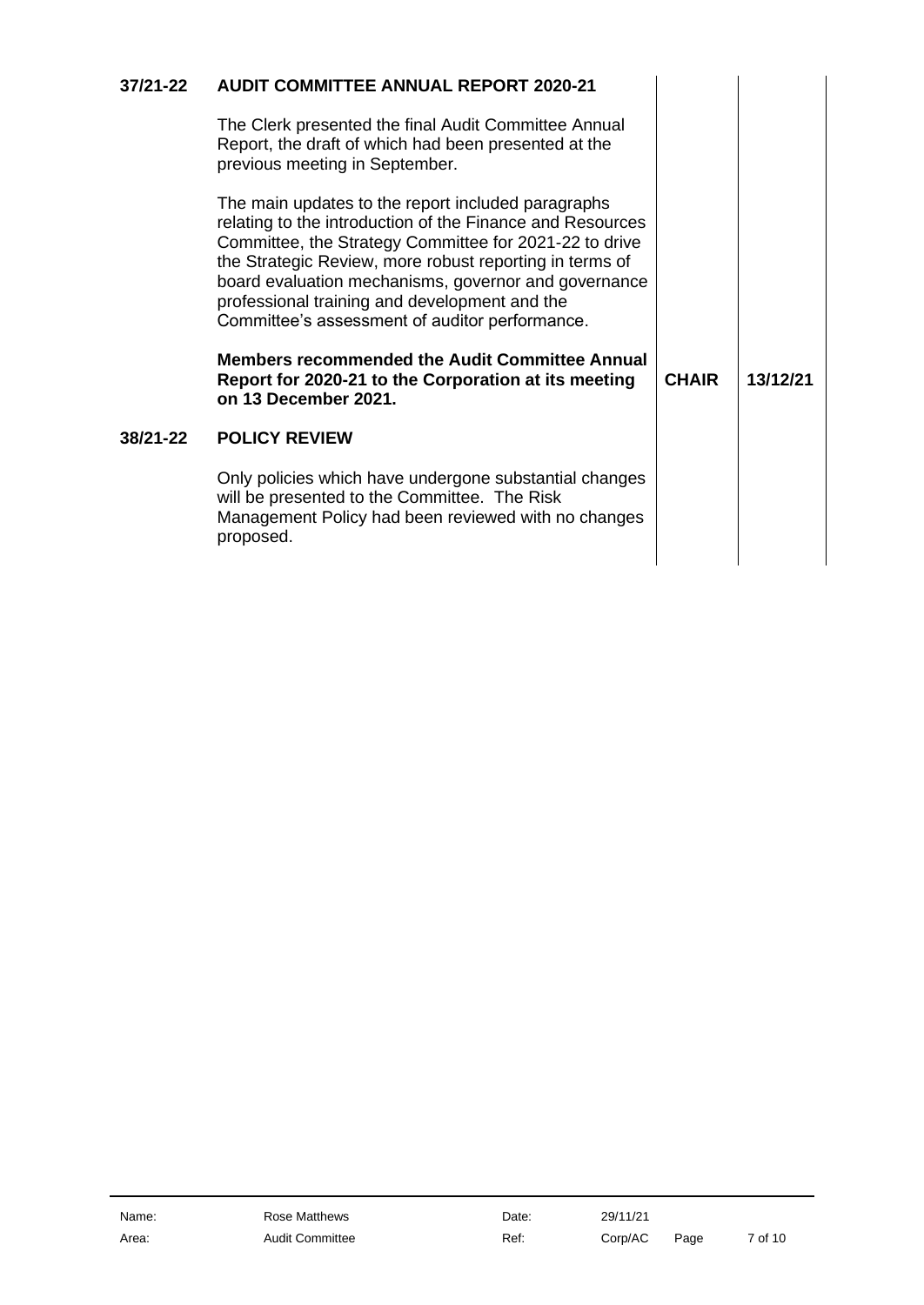#### **Corporation members joined the meeting at 11.30 am to receive the External Auditors present the Audit Completions Report.**

| Present: | Kevin Slack (Chair), Hazel Clint, Mike Kapur, Rosslyn Green |
|----------|-------------------------------------------------------------|
|----------|-------------------------------------------------------------|

Members in Phil Dover, Stuart Ellis, Martyn Marples

attendance:

In attendance: Richard Eaton (CFO) Michael Ford (Corporate Services) Heather Simcox (Deputy CEO) Sam Lifford (BDO – External Auditors) Hamid Ghafoor (BDO – External Auditors) Karen Boriwondo (BDO – External Auditors)

Rose Matthews (Clerk)

### **39/21-22 FINANCIAL STATEMENTS AND EXTERNAL AUDIT –**

- <span id="page-7-0"></span>• **AUDIT COMPLETION REPORT/ MANAGEMENT LETTER**
- **REPRESENTATION LETTER AND GROUP ACCOUNTS**
- **REPRESENTATION LETTER AND MBS ACCOUNTS**
- **REPRESENTATION LETTER AND DCG SERVICES ACCOUNTS**
- **REGULARITY SELF-ASSESSMENT**

The CFO talked through the Financial Statements for the Group.

Income and expenditure showed a deficit, but one of the key metrics was the EBITDA, which wass one of the key measures used by the ESFA. EBITDA was at 5% and that excludes the business case submission to the ESFA – the outcome of which was awaited.

Covid had impacted the year with adult income down. The operating cashflow was positive in 2020-21 – largely linked to the AEB clawback, but as it has to be paid back in 2021-22 this negatively affects the position. The CFO has already raised with the bank and the ESFA due to the timing.

There were no significant adjustments with period 12 accounts, minor material adjustments had been carried out and the audit was substantially complete.

The Lennartz provision had been released due to a change in HMRC policy and dilapidations had been provided for with regard to one of the Group's leased buildings.

The Audit Committee Chair commented that despite the operating deficit, in light of Covid, the Group had come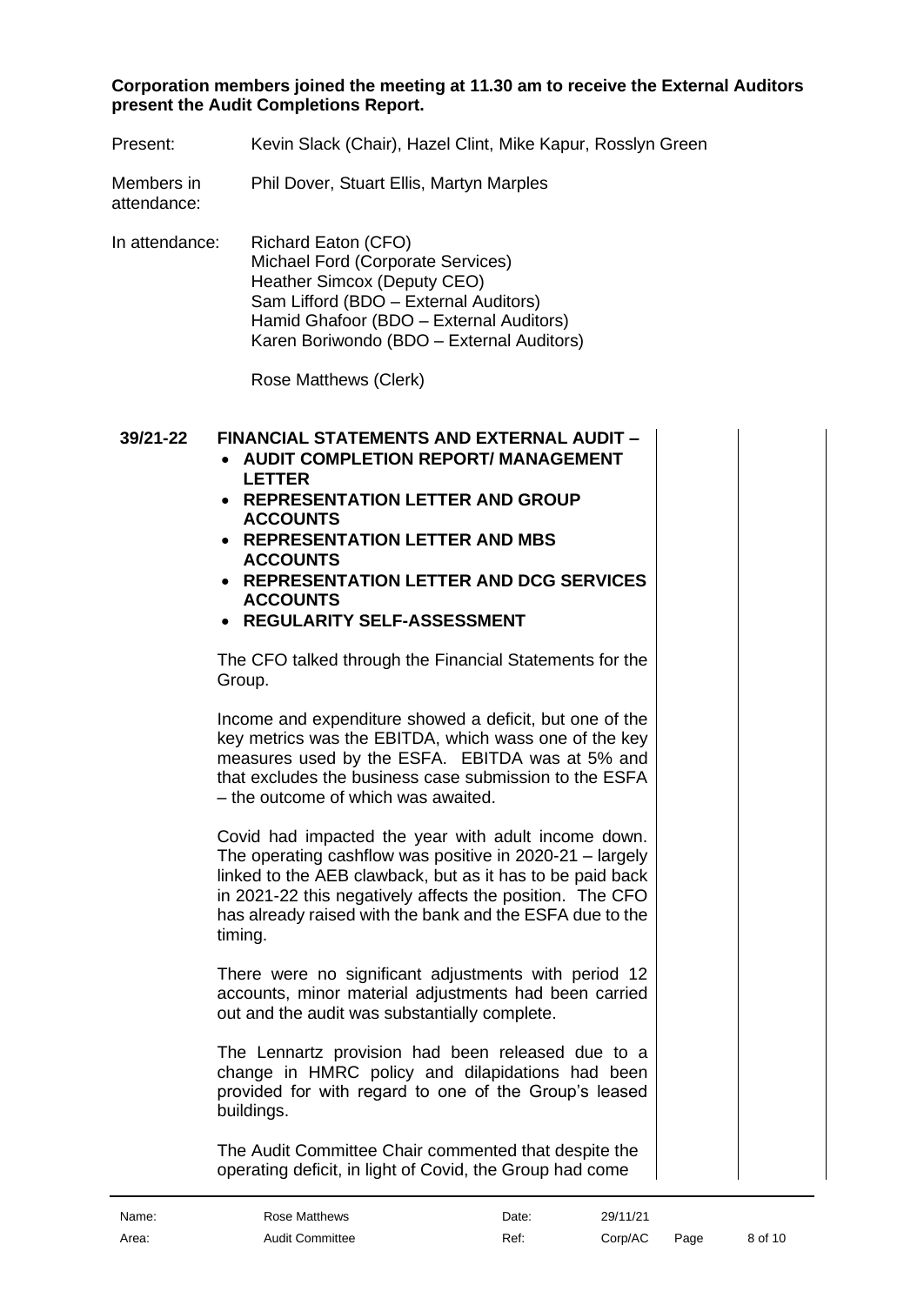out quite well. From a cash point of view the Group was strong.

Hamid Ghafoor, Partner at BDO, explained went on to share the External Audit Completions Report. He confirmed the audit was substantially complete, but there were a few issues that needed to be finalised, which related to the LGPS pension adjustment and finalising income assurance.

He was still waiting the final forecast from us, but didn't expect an issue. BDO needed to review the information the Group provided to ensure it was appropriately reviewed and stress tested.

Overall, a vast amount of work had been carried out for the audit, materiality was in line with their planning and he talked about the unadjusted audit and scope of the audit from regulatory standards and there were no significant changes to the planned audit approach.

Group materiality was based on revenue and there were no issues around financial reporting.

The Financial Statements were going through the casting process and would then be returned.

Key audit risks were highlighted. Work on going concern was still ongoing with just a few points to finalise.

Testing had been completed on revenue recognition with just the funding testing to take place with regard to the ESFA clawback.

Pension liability, Lennartz and unadjusted audit differences were shared.

Overall, Hamid said it would be a clean audit for the Group.

MBS – material uncertainty was highlighted due to MBS being a dormant. However, overall a clean opinion.

DCG Services had no audit differences identified.

The Chair of FRC questioned when the Group were likely to hear back on AEB clawback. It was noted a decision had been expected on 15/11. He said it was hoped the decision would be received in sufficient time, as not to delay the financial statements. The statements assumed the clawback would all be paid.

The Deputy CEO asked the Auditors, in the absence of hearing back on the clawback, were they suggesting a different judgement call would be made. Hamid said that was doubtful, it would be a judgement call from the